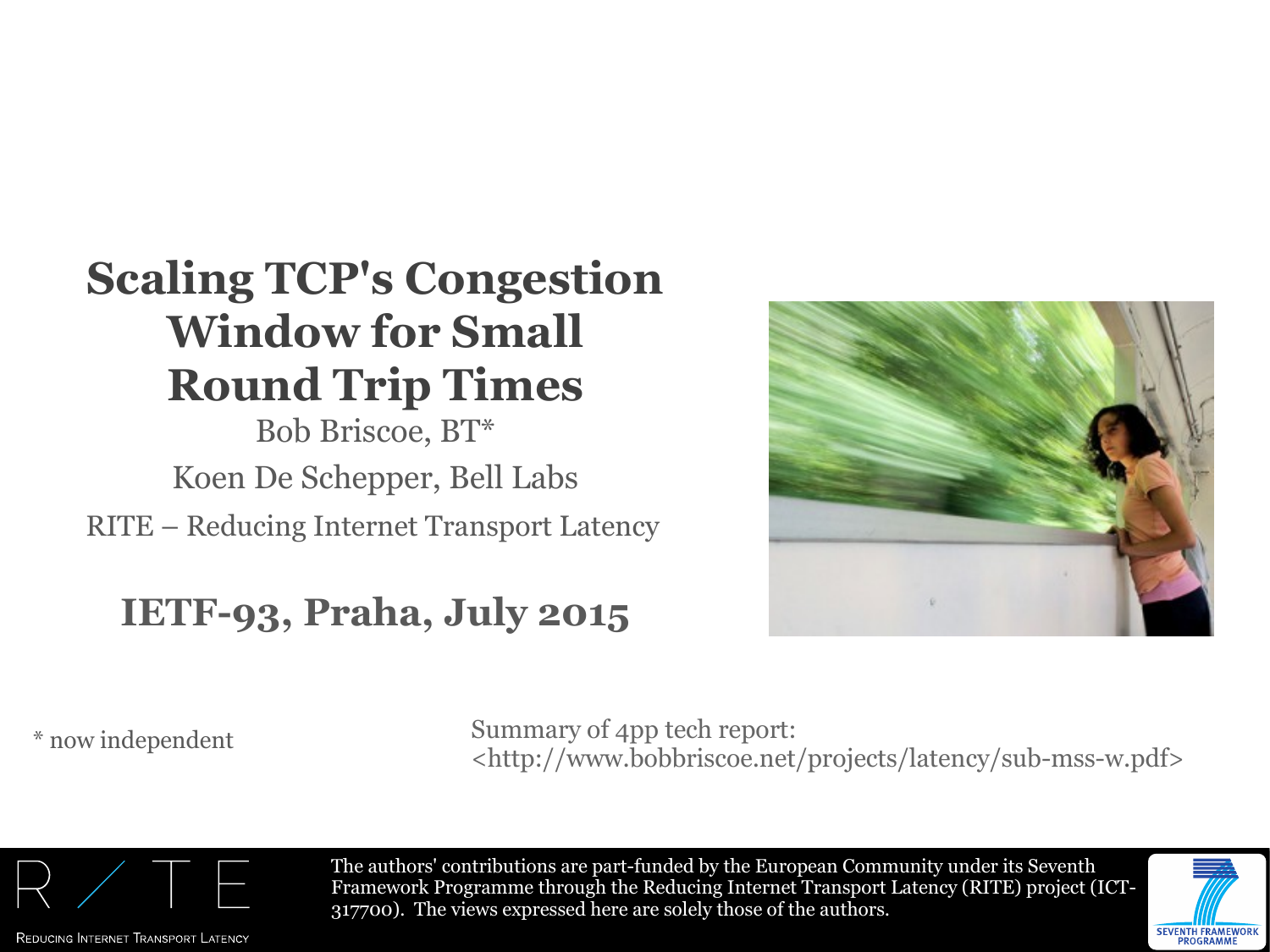## **Problem**

### **At low RTT, TCP overrides AQM and builds large queue**

- Capacity seeking (TCP)  $\rightarrow$  need AQM deployment
	- queues  $\Diamond \rightarrow RTT \Diamond$
	- cwnd = packet rate \* RTT
	- So, AQM  $\rightarrow$  cwnd  $\otimes$
- $\Diamond$  During testing of DCTCP, as number of flows,  $n \Diamond$ 
	- noticed queue growth after a plateau
- $\Diamond$  due to min cwnd of 2 in TCP
	- preserves ACK clock (without delayed ACKs, would still need min cwnd, but 1 not 2)
- Problem seen before, with low packet rates (developing world, congestion)
	- but low RTT can also cause low cwnd

RTT : Round Trip Time AQM: Active Queue Management cwnd: TCP congestion window



REDUCING INTERNET TRANSPORT LATENCY

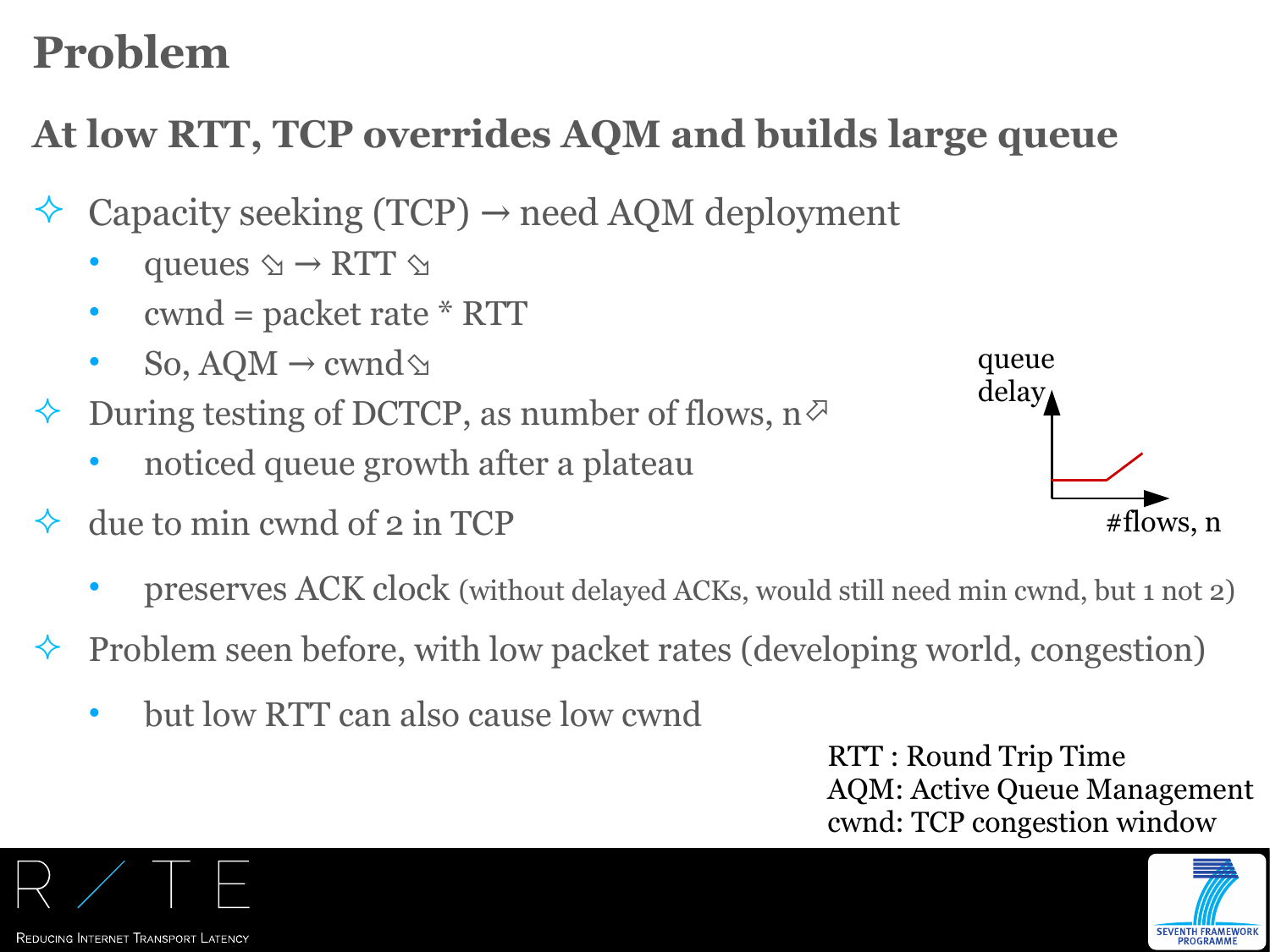

- $\Diamond$  Need another box for "Developing World"
	- need to dig out data on typical #flows
- $\leftrightarrow$  We have not noticed this before, because:
	- not much experience of short queues
	- even AQM typically not ultra-shallow
	- we have not been looking



REDUCING INTERNET TRANSPORT LATENCY

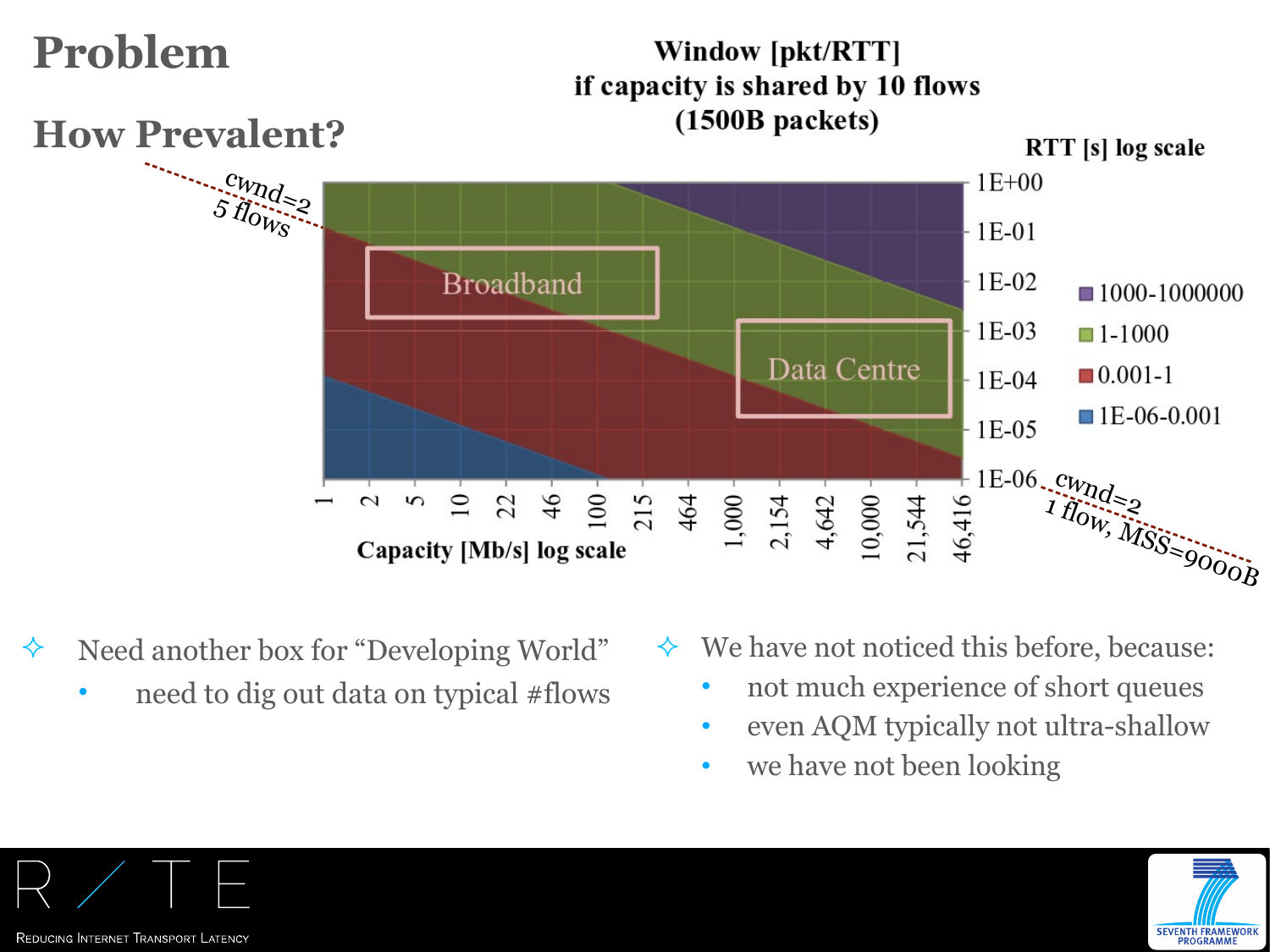## **Towards a solution**

### **What not to do?**

- "Use smaller packets?" **No**
	- could be harmful if packet congestion was the cause of low cwnd
- "This is a fundamental limit of TCP's ACK clock?" **No**
	- if the rate the network needs is unachievable with an ACK clock
	- get yourself a different clock



- "Invent an AQM to fix this?" **No** 
	- No matter how much an AQM asks TCP to reduce cwnd
	- TCP rounds back up to 2. We have to fix TCP



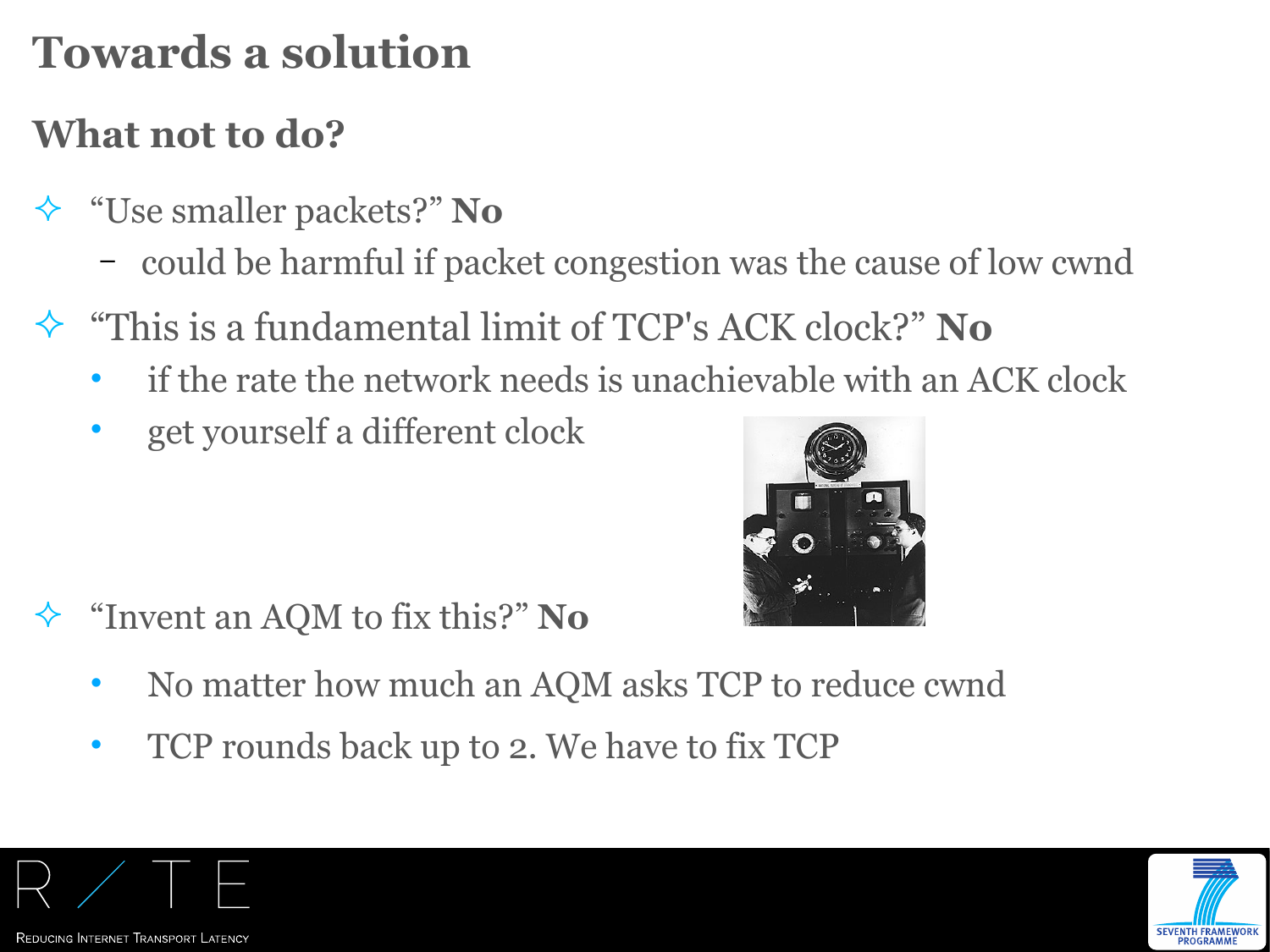# **Towards a solution**

### **What to do?**

- $\leftrightarrow$  A new pacing mode will be needed, beneath ACK-clock mode
	- if cwnd < SMSS, send a segment every 1/cwnd round trips
- $\Diamond$  more precisely,
	- send a packet of s bytes every s/cwnd round-trips
	- where  $s = min(SMSS, send\_queue)$
- $\Diamond$  TCP Nice is an existence proof